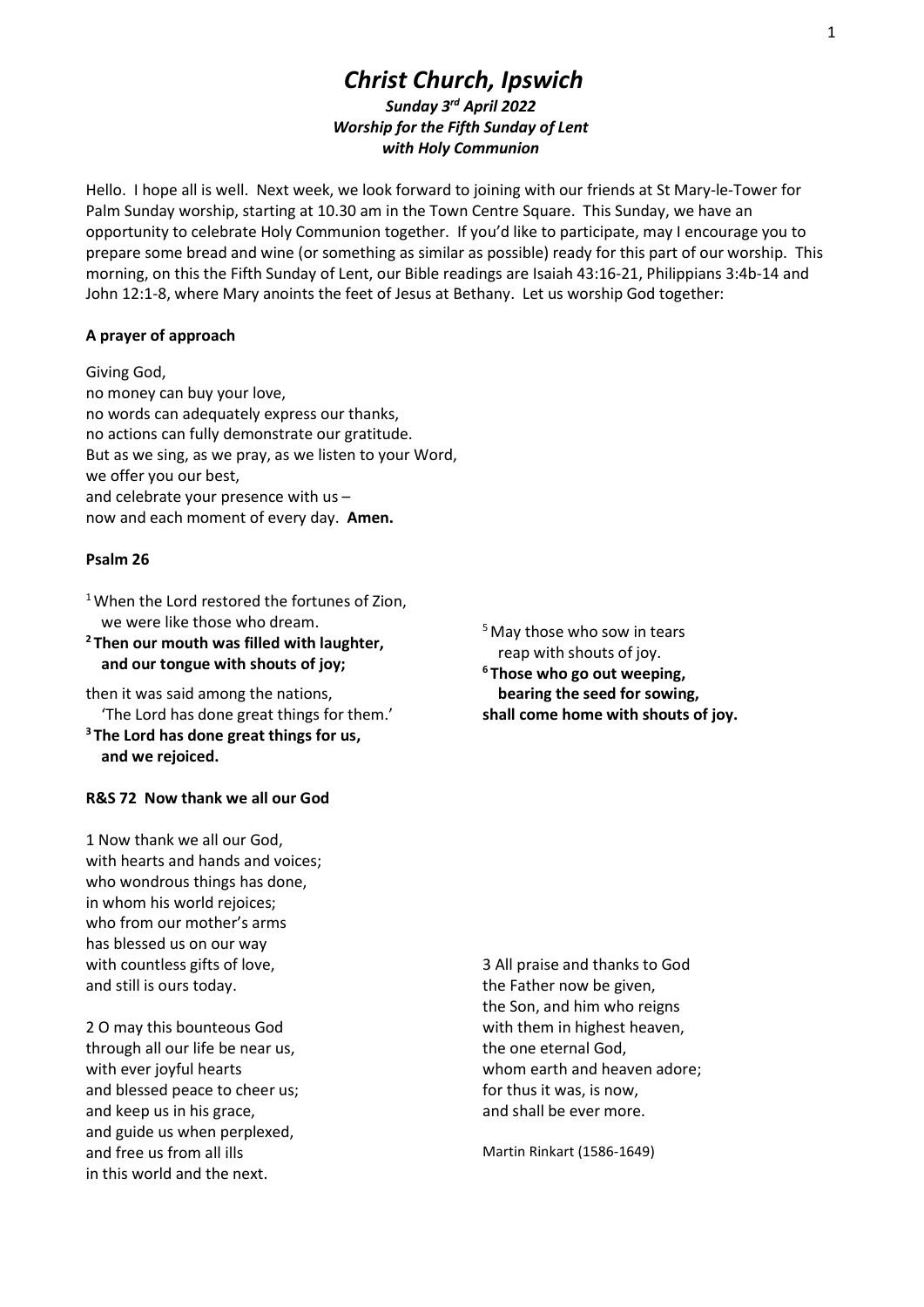#### A prayer of adoration

Creator God, loving Saviour, living Spirit, we celebrate your generosity in receiving all that we would give you. We rejoice in your generosity as you pour out your blessing on all you have made. We commit ourselves to reflecting your generosity in our lives, by giving the best of all we have and are wherever there is need. Amen.

#### A prayer of confession

Please, forgive us, faithful God, when we fill the rooms we enter with negativity, not warmth. Forgive us, and bless us with love like that of Mary. Forgive us when we justify our reluctance to give and share. Forgive us, and bless us with love like that of Mary. Forgive us when we are slow to express gratitude, and take what we have for granted. Forgive us, and bless us with love like that of Mary. In Jesus' name we pray. Amen.

#### Assurance of forgiveness

Ever-giving God, we sometimes close our hearts to you and to others; but your heart is always open, pouring out your grace and love, filling our lives with the fragrance of forgiveness and friendship, wiping away our fears and our regrets, and receiving the thanks we would offer you. May the trickle of our praise become a torrent, and may the whole world be filled with your truth. In Jesus' name we pray. Amen.

## A prayer of thanksgiving

For homes and food; for families and friends; for all that we often take for granted – generous God: we give you thanks and praise.

For your loving presence in our lives; for strength and guidance; comfort and peace – generous God: we give you thanks and praise.

For the gift of Jesus; for his living and teaching; for his healing and example; for his dying and rising – generous God: we give you thanks and praise.

For all that you have done for us;  for all that you are for us; for all that you will be for us – generous God: we give you thanks and praise. Amen.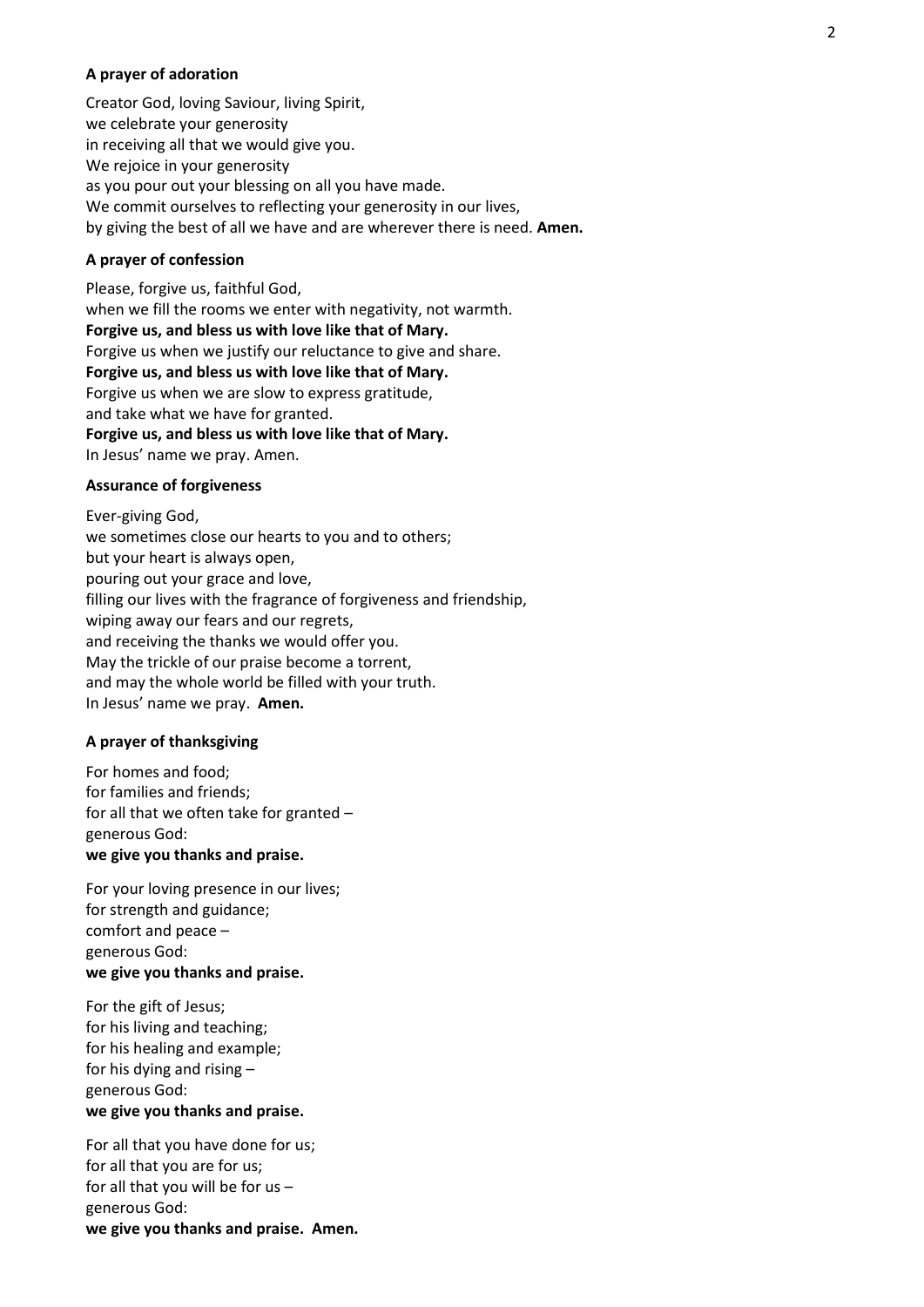#### R&S 41 For the beauty of the earth

| 1 For the beauty of the earth,<br>for the beauty of the skies,<br>for the love which from our birth<br>over and around us lies: | 4 For the joy of human love,<br>brother, sister, parent, child,<br>friends on earth, and friends above;<br>for all gentle thoughts and mild: |
|---------------------------------------------------------------------------------------------------------------------------------|----------------------------------------------------------------------------------------------------------------------------------------------|
| Gracious God, to thee we raise<br>this our sacrifice of praise.                                                                 | 5 For each perfect gift of thine                                                                                                             |
| 2 For the beauty of each hour                                                                                                   | to our race so freely given,<br>graces human and divine,                                                                                     |
| of the day and of the night,<br>hill and vale, and tree and flower,                                                             | flowers of earth and buds of heaven:                                                                                                         |
| sun and moon, and stars of light:                                                                                               | 6 For thy people, evermore<br>lifting holy hands above,                                                                                      |
| 3 For the joy of ear and eye,                                                                                                   | offering up on every shore                                                                                                                   |
| for the heart and mind's delight,<br>for the mystic harmony                                                                     | their pure sacrifice of love:                                                                                                                |
| linking sense to sound and sight:                                                                                               | Folliot S. Pierpoint. (1835-1917)                                                                                                            |

| <b>Old Testament Reading</b>                     | Isaiah 43:16-21 |                                                |
|--------------------------------------------------|-----------------|------------------------------------------------|
|                                                  |                 | $19$ am about to do a new thing;               |
| <sup>16</sup> Thus says the LORD,                |                 | now it springs forth, do you not perceive it?  |
| who makes a way in the sea,                      |                 | I will make a way in the wilderness            |
| a path in the mighty waters,                     |                 | and rivers in the desert.                      |
| <sup>17</sup> who brings out chariot and horse,  |                 | <sup>20</sup> The wild animals will honour me, |
| army and warrior;                                |                 | the jackals and the ostriches;                 |
| they lie down, they cannot rise,                 |                 | for I give water in the wilderness,            |
| they are extinguished, quenched like a wick:     |                 | rivers in the desert,                          |
| <sup>18</sup> Do not remember the former things, |                 | to give drink to my chosen people,             |
| or consider the things of old.                   |                 | 21<br>the people whom I formed for myself      |
|                                                  |                 | so that they might declare my praise.          |

#### Epistle Reading Philippians 3:4b-14

If anyone else has reason to be confident in the flesh, I have more: <sup>5</sup> circumcised on the eighth day, a member of the people of Israel, of the tribe of Benjamin, a Hebrew born of Hebrews; as to the law, a Pharisee; <sup>6</sup> as to zeal, a persecutor of the church; as to righteousness under the law, blameless.

<sup>7</sup> Yet whatever gains I had, these I have come to regard as loss because of Christ. <sup>8</sup> More than that, I regard everything as loss because of the surpassing value of knowing Christ Jesus my Lord. For his sake I have suffered the loss of all things, and I regard them as rubbish, in order that I may gain Christ<sup>9</sup> and be found in him, not having a righteousness of my own that comes from the law, but one that comes through faith in Christ, the righteousness from God based on faith. <sup>10</sup>I want to know Christ and the power of his resurrection and the sharing of his sufferings by becoming like him in his death, <sup>11</sup> if somehow I may attain the resurrection from the dead.

## Pressing towards the Goal

<sup>12</sup> Not that I have already obtained this or have already reached the goal; but I press on to make it my own, because Christ Jesus has made me his own. <sup>13</sup> Beloved, I do not consider that I have made it my own; but this one thing I do: forgetting what lies behind and straining forward to what lies ahead, <sup>14</sup>I press on towards the goal for the prize of the heavenly call of God in Christ Jesus.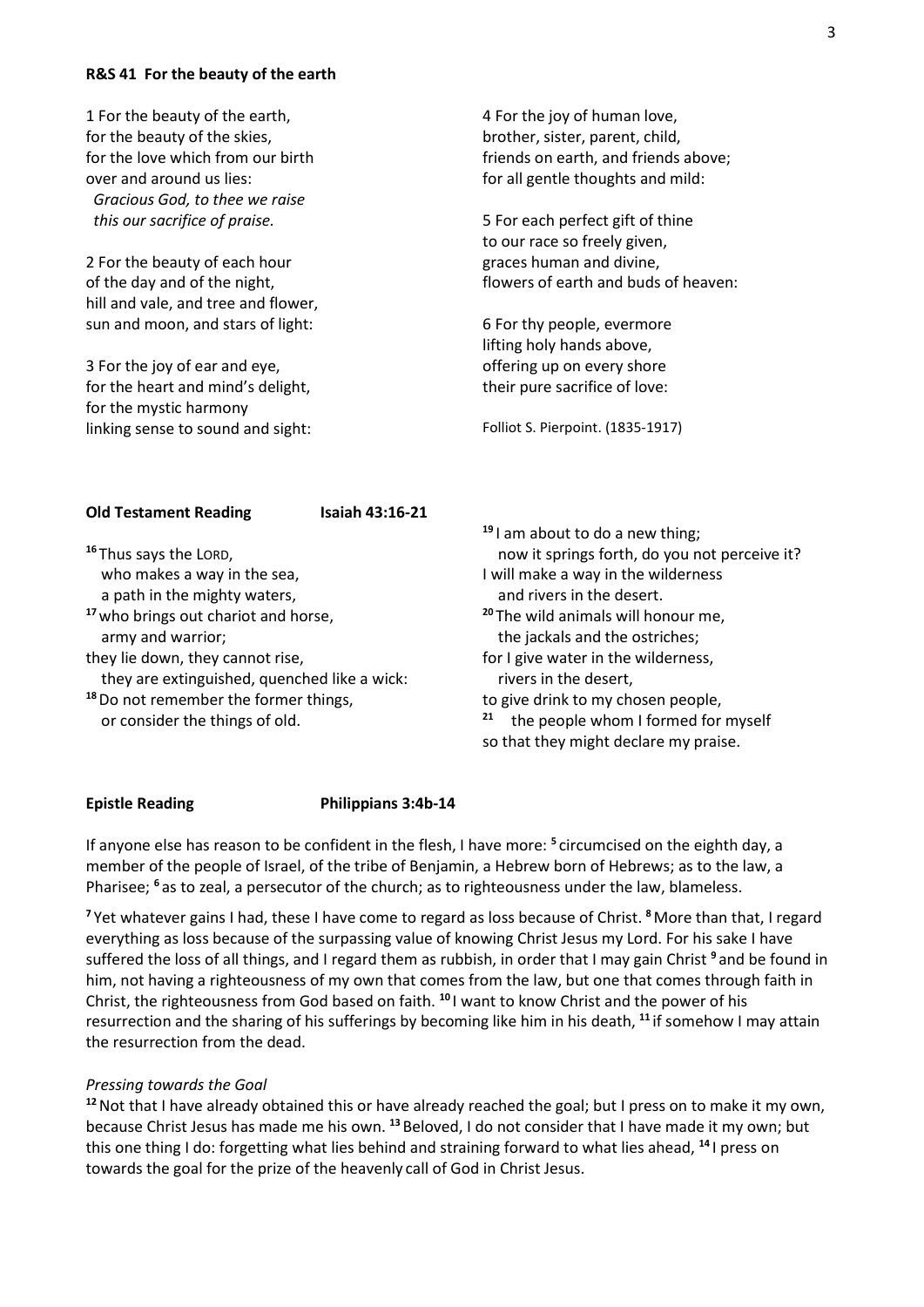#### Gospel Reading **John 12:1-8**

## Mary Anoints Jesus

12 Six days before the Passover Jesus came to Bethany, the home of Lazarus, whom he had raised from the dead. <sup>2</sup>There they gave a dinner for him. Martha served, and Lazarus was one of those at the table with him. <sup>3</sup> Mary took a pound of costly perfume made of pure nard, anointed Jesus' feet, and wiped them with her hair. The house was filled with the fragrance of the perfume. <sup>4</sup> But Judas Iscariot, one of his disciples (the one who was about to betray him), said, <sup>5</sup> 'Why was this perfume not sold for three hundred denarii and the money given to the poor?' <sup>6</sup> (He said this not because he cared about the poor, but because he was a thief; he kept the common purse and used to steal what was put into it.)<sup>7</sup> Jesus said, 'Leave her alone. She bought it so that she might keep it for the day of my burial. <sup>8</sup>You always have the poor with you, but you do not always have me.'

## Reflection

In this week's Gospel Reading from John, we find Jesus spending time in his friends' home. We hear that Mary pours oil over Jesus' feet and washes them with her hair. Here is her outpouring of thanks to Jesus for raising her brother, Lazarus, from the dead (John 11). As we're probably aware, this act was an extravagant gesture of gratitude that very much went against the social codes of the time. And we read of Judas' indignation regarding the waste of resources, and no doubt his reaction reflected how many would have felt. We then hear Jesus defend Mary's course of action.

I'm sure that, like me, you've heard this passage preached on quite a few times. This is definitely one of those stories that can be overlayed and obscured by some quite strange applications! For example, it has even been used by some as a justification for not addressing injustice: 'Jesus said that the poor will be always with us, so that's just a fact of life that we cannot change'. It has also been used as a justification for mighty and magnificent church buildings, overinterpreting the way Jesus seems to be pleased with how the perfume was lavished on him and applying it to buildings and furnishings. Any application along these lines probably leads to us siding with Judas, and in protest asking, 'why was this not sold and the money given to the poor?' Certainly, while these awkward applications would not be our 'cup of tea', we still may well wonder how we should grapple with this unusual, irrational and rather problematic action by Mary.

As we often do here with stories in the Scriptures, perhaps we remember that this as a specific story, happening at a specific time and is obviously not a general piece of teaching about wealth. When Jesus says, 'leave her alone' in verse 7, perhaps he means exactly that. Perhaps he is saying, 'stop bullying her, and recognise her gift of love as I do.' Rather than this being some theoretical discussion of what to do with wealth, it is, as one commentator explains, 'a moment of inarticulate, lavish, embarrassing love; the action of a woman whose devotion overrides her sense of propriety.' If we're wondering about the cost of the perfume, well, this is hard to estimate in today's money, but if we take the fact that a denarius is referred to as a day's wage for a labourer (Matt 20:2, John 12.5), then 300 denarii is close to a year's salary at a basic level: this is a hugely extravagant perfume to pour out! Clearly, just like the pearl merchant who sells everything to buy one pearl, and like the Pharisee who gives up his career, here Mary of Bethany gives her absolute all. And so when we then think Jesus' defending Mary, we are not hearing Jesus promoting a disregard for the poor, rather, Jesus is highlighting the astounding power of her gratitude.

As we consider how this may speak to us today, I'd like to suggest two or three pointers that may stimulate further refection. Firstly, it is fair to say that Mary's great act of kindness would have strengthened Jesus for what was to come in the following difficult days. Maybe, this is a reminder to us all that there are times in all of our lives when we have to shelve our independence and perhaps even a little bit of pride, and be vulnerable enough to allow others to give to us and to support us. As one writer perceptively reminds us, 'the image of being Christ's body is one of inter-dependence not self-sufficiency. Jesus knew and models for us the willingness to receive from others as well as to give unstintingly.'

Also, as followers of Jesus, we all know that there is a need, there is a calling, for acts of kindness through which we demonstrate that we care, not just in words but in thoughtful actions. Personal acts of caring give crucial insight into what is really needed in the strained situation of the other. There is also a need, a calling for us to stand up for those who are in desperate need. And in this regard, we do acknowledge that Judas'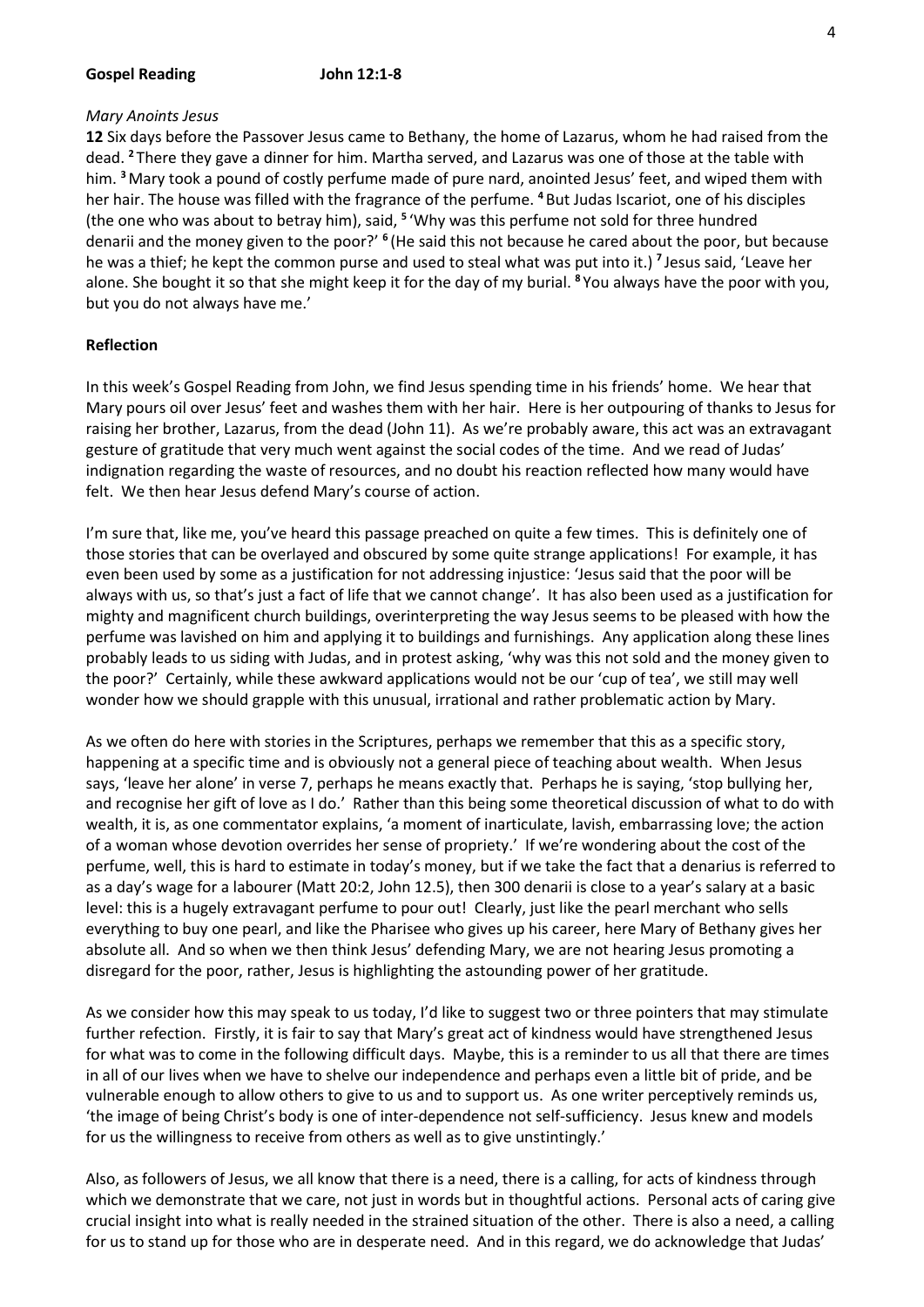point about the poor was very much a legitimate one. Of course, if we only act on the level of personal kindness, we accept that we can be overwhelmed. And if we only campaign, then our actions are not properly grounded and we can lack insight, sensitivity and creativity in our work for justice. Friends, we need to hold together compassion and justice to allow the 'God in us' to serve the 'God in others'.

As I close, in all we are thinking about today as we hear once again this unusual but thought-provoking story about Mary anointing the feet of Jesus, we recall the power of thankfulness and we recommit ourselves to being thankful and expressing our thankfulness to God. We are deeply grateful for his many gifts and blessing, and for the big and little things that make life special, that make us feel alive and that energise our expressions of love to God. And now we live to serve others, in loving words and deeds, as a costly and concrete expression of our abiding thankfulness to God. Amen.

A Prayer (written by Steven Shakespeare)

Extravagant God, lavishing your love on our poverty of heart: inspire us to give without stint, to lose life that we might find it again, so the world will be filled with the fragrance of your love: through Jesus Christ, who offers himself for us. Amen.

## A moment for reflection

## Our prayers of intercession

We think first of all the good things around us and the blessings we have received this week using the following refrain:

Leader: Lord, we long to live thankfully All: Help our thanks to pour out.

Lord, we thank you for all the goodness we have seen around us this week: for kindness of friends and strangers; for signs of spring bursting forth in our gardens, parks, fields and hedgerows; for sunshine and warmth. We thank you for friends to play with and food to eat.

We think, in silence, of a particularly special moment this week and thank you.

Leader: Lord, we long to live thankfully All: Help our thanks to pour out.

Lord, we thank you for moments of busyness this week and moments of calm. We thank you for all those people who have crossed our path this week. We thank you for unexpected moments of goodness and joy, even in the midst of pain.

Leader: Lord, we long to live thankfully All: Help our thanks to pour out.

Lord, we thank you for our favourite food, our favourite games, our favourite music, our favourite books and hobbies. We thank you for all the good things in our lives that we take for granted sometimes. Help us to see the worth and value in everything and everyone.

Leader: Lord, we long to live thankfully All: Help our thanks to pour out.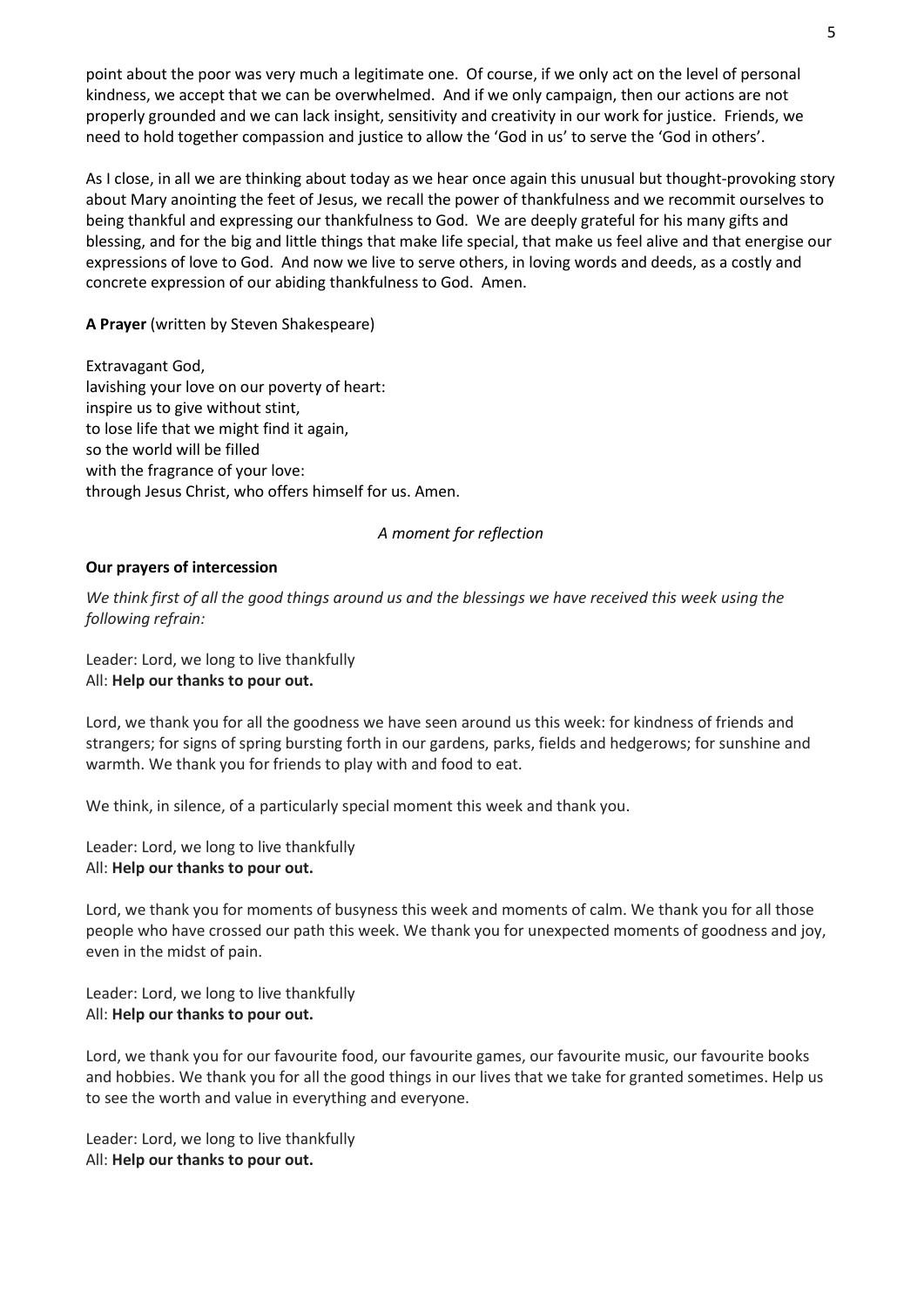We turn our thoughts and prayers now to the needs of the world around us, both far away and close at hand. Using the following refrain:

Lord, we long to live lovingly. Help our love to pour out.

Lord, we continue to cry out to you for Ukraine. We thank you for those who are trying to work for peace. We pray for all who have been displaced from their homes, asking that they may find new life and love in unfamiliar places. We pray for those left behind, still living with the daily terrors of attack and not knowing what will happen next. We remember all those who have died, some of whom are known only to you.

Lord, we long to live lovingly. Help our love to pour out.

We pray for girls in Afghanistan, once again refused an education. We pray that the Taliban will reverse its decision and listen to your voice, encouraging equality for everyone. We pray for all the places in conflict in our world, currently out of the headlines. Show us how we can help and support all those who need food, shelter and education to enable them to prosper.

Lord, we long to live lovingly. Help our love to pour out.

We pray for our country, especially as the cost of living soars and all of us have to tighten our belts and make do with less. Show us how to support each other, even when we might be struggling ourselves. Give us a spirit of generosity and help us to be content with what we need rather than what we want. We pray for all who work in our foodbanks, our homeless hostels and our support networks. We remember all children in care and pray for those who work to find them permanent homes. We continue to lift to you all those who work in our health care system, as Covid still runs rife in our communities.

Lord, we long to live lovingly. Help our love to pour out.

We also pray for all the communities we are part of: where we live, our church, our schools, places of work and our homes. Give us joyful hearts and generous spirits, so that we give our best to others. We remember all who mourn, all who are ill or sad at this time and all who are anxious or housebound. We pray blessings on all those in residential care and all unable to join us at the moment.

Lord, we long to live lovingly. Help our love to pour out.

Finally, Lord, we commit the week ahead to you. We ask that you travel with us in our work, our play, our joys and sorrows. Help us to find space to breathe your fragrance and offer ourselves and all we have to you for you to make whole, strong and beautiful.

Lord, we long to live with you with thankfulness and love. We ask you to pour out your blessings So that we can pour them out to others. Amen.

## R&S 217 When I survey the wondrous cross

1 When I survey the wondrous Cross, on which the Prince of glory died, my richest gain I count but loss, and pour contempt on all my pride.

2 Forbid it, Lord, that I should boast, save in the death of Christ my God; all the vain things that charm me most, I sacrifice them to his blood.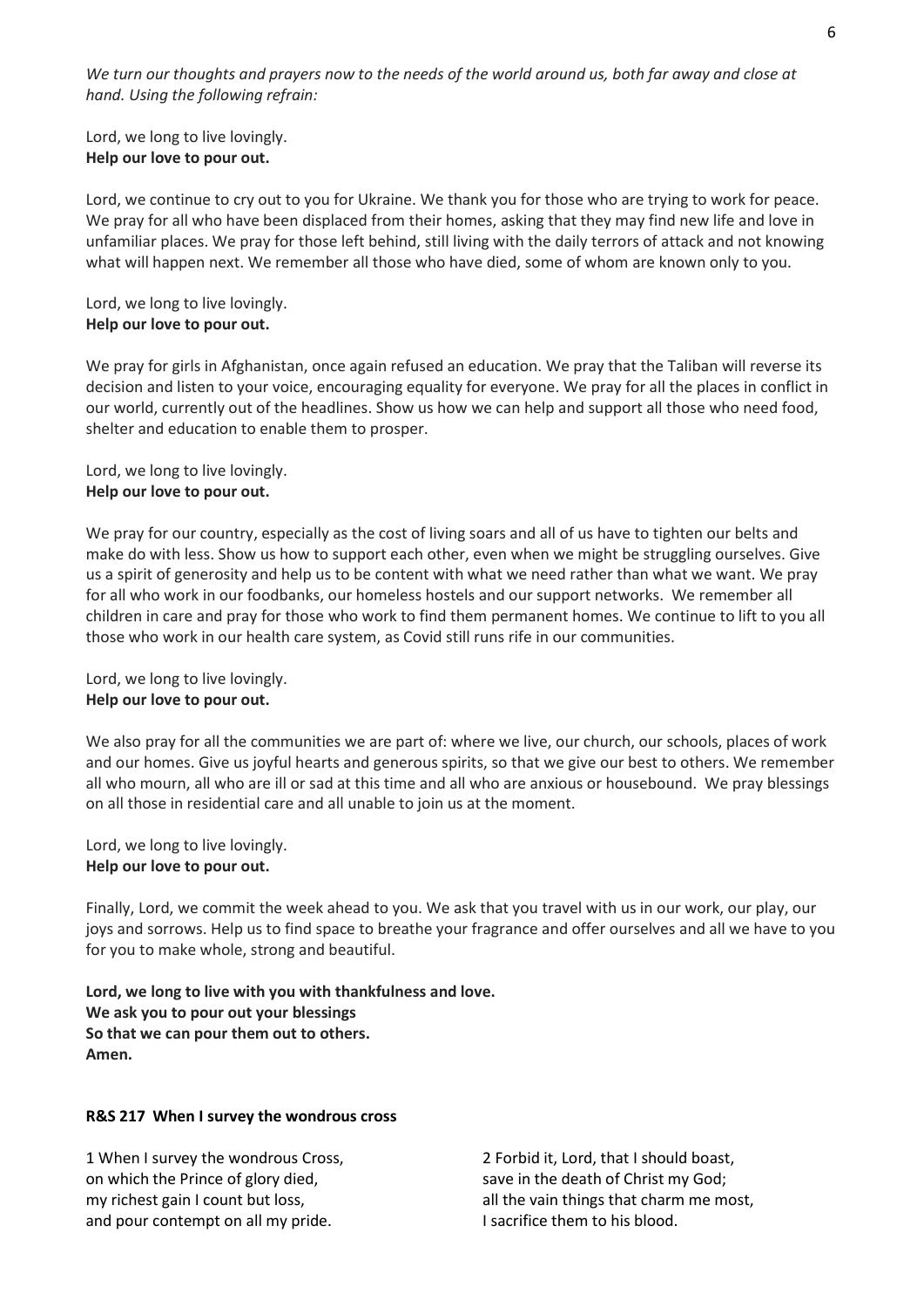3 See from his head, his hands, his feet, sorrow and love flow mingled down; did e'er such love and sorrow meet, or thorns compose so rich a crown?

5 Were the whole realm of nature mine, that were a present far too small; love so amazing, so divine, demands my soul, my life, my all.

4 His dying crimson, like a robe, spreads o'er his body on the tree; then am I dead to all the globe, and all the globe is dead to me.

Isaac Watts (1674-1748)

## Our children and young people will return from Café Church and join us for Holy Communion

We are delighted to welcome Evelyn Bailey into membership at Christ Church.

#### Holy Communion

#### Gospel Words

| Jesus said to them, I am the bread of life.<br>Whoever comes to me will never be hungry,<br>and whoever believes in me will never be thirsty.                                                                                                                                  | John 6:35        |
|--------------------------------------------------------------------------------------------------------------------------------------------------------------------------------------------------------------------------------------------------------------------------------|------------------|
| Listen! I am standing at the door, knocking;<br>if you hear my voice and open the door,<br>I will come in to you and eat with you, and you with me. Revelation 3:20                                                                                                            |                  |
| God proves his love for us in<br>that while we still were sinners Christ died for us.                                                                                                                                                                                          | Romans 5:8       |
| Come to me, all you that are weary and are carrying heavy burdens,<br>and I will give you rest.<br>Take my yoke upon you, and learn from me;<br>for I am gentle and humble in heart,<br>and you will find rest for your souls.<br>For my yoke is easy, and my burden is light. | Matthew 11:28-30 |
|                                                                                                                                                                                                                                                                                |                  |

## Invitation to the Table

Come to this table, not because you must but because you may, not because you are strong, but because you are weak. Come, not because any goodness of your own gives you a right to come, but because you need mercy and help. Come, because you love the Lord a little and would like to love him more. Come, because he loved you and gave himself for you. Come and meet the risen Christ, for we are his Body.

We pray together: Almighty God, to whom all hearts are open, all desires known, and from whom no secrets are hidden: cleanse the thoughts of our hearts by the inspiration of your Holy Spirit, that we may perfectly love you, and worthily magnify your holy name; through Christ our Lord. Amen.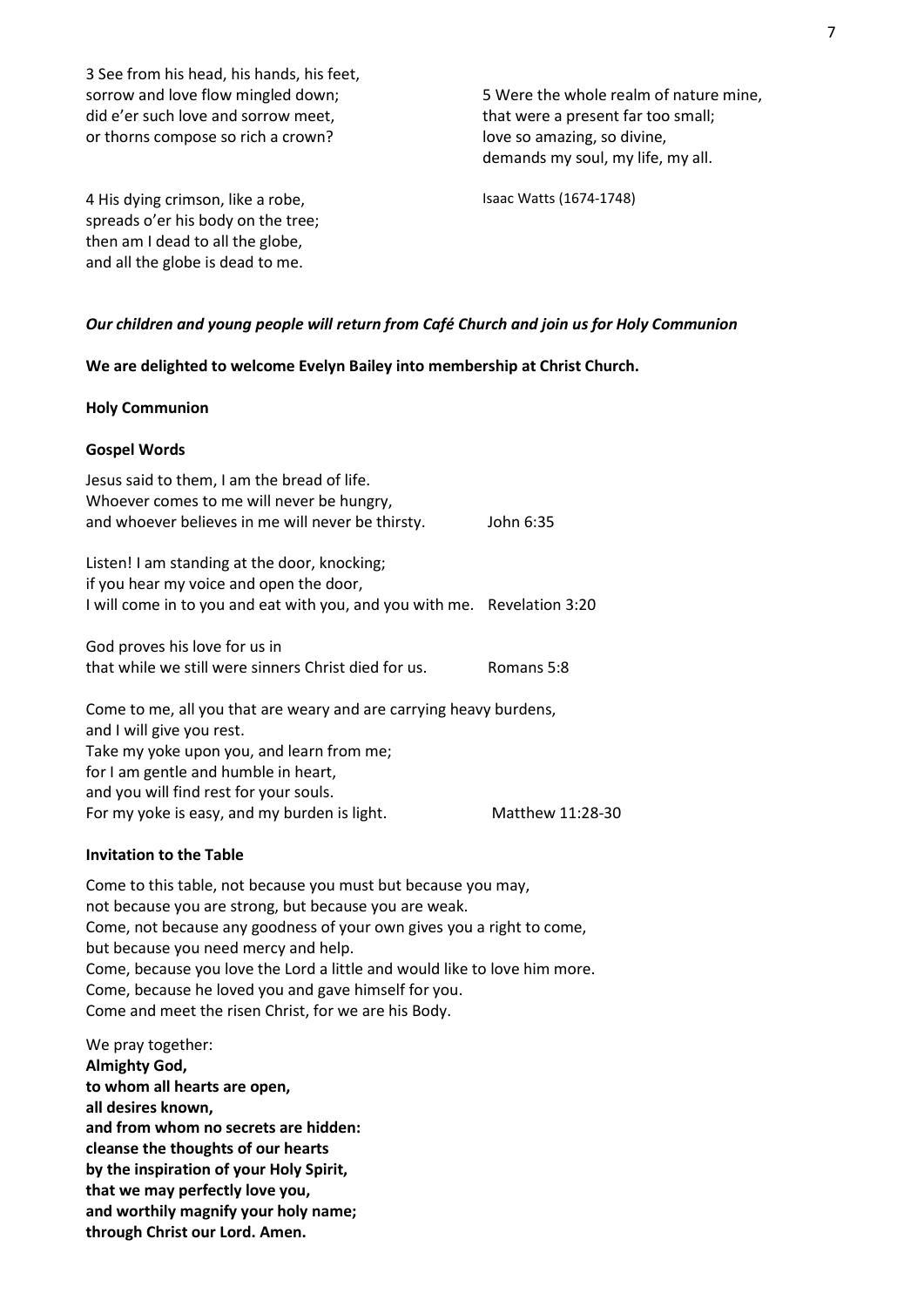## The Institution

The apostle Paul tells us of the institution of the Lord's Supper: For I received from the Lord what I also handed on to you, that the Lord Jesus on the night when he was betrayed took a loaf of bread, and when he had given thanks, he broke it and said, 'This is my body that is for you. Do this in remembrance of me.' In the same way he took the cup also, after supper, saying, 'This cup is the new covenant in my blood. Do this, as often as you drink it, in remembrance of me.' For as often as you eat this bread and drink the cup, you proclaim the Lord's death until he comes. 1 Corinthians 11.23-26

## Thanksgiving

Loving God, we praise and thank you for your love shown to us in Jesus Christ.

We thank you for his life and ministry, announcing the good news of your kingdom and demonstrating its power in the lifting of the downtrodden, and the healing of the sick, and the loving of the loveless. We thank you for his sacrificial death upon the cross for the redemption of the world, and for your raising him to life again, as a foretaste of the glory we shall share.

We give you thanks for this bread and wine, symbols of our world and signs of your transforming love. Send your Holy Spirit, we pray, that we may be renewed into the likeness of Jesus Christ and formed into his Body. This we pray in his name and for his sake. Amen.

## The Breaking of Bread

Jesus said, 'This is my body which is for you; do this in memory of me'.

## Sharing the Bread

Take this in remembrance that Christ died for you and feed on him in your heart by faith with thanksgiving.

## The Lifting of the Cup

In the same way, he took the cup after supper, and said: 'This cup is the new covenant sealed by my blood. Whenever you drink it, do this in memory of me.' 1 Corinthians 11:25

## Sharing the Wine

Drink this and remember that Christ's blood was shed for you and be thankful.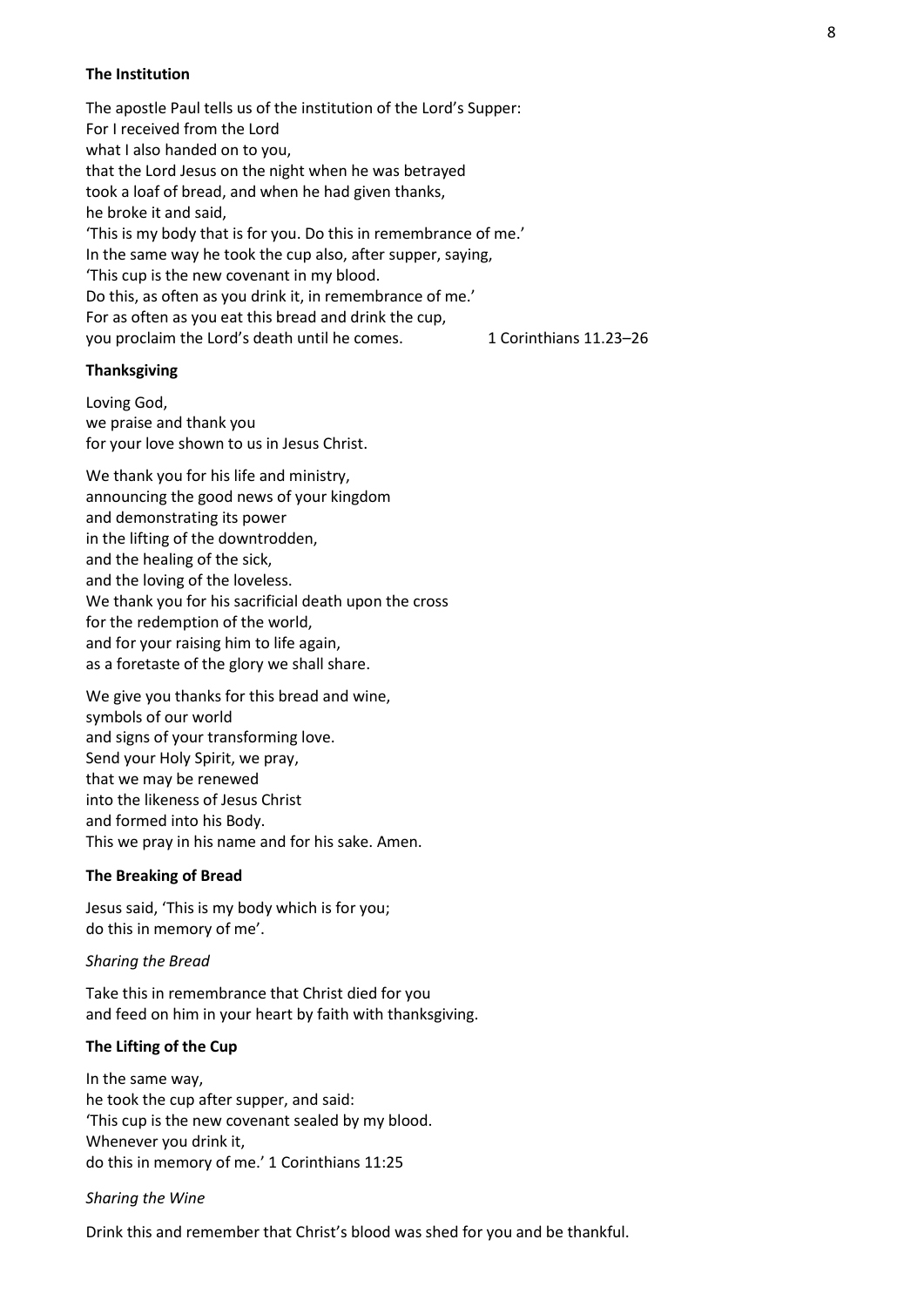#### Words of Acclamation and Prayer

Your death, O Lord, we commemorate. Your resurrection we confess. Your final coming we await. Glory be to you, O Christ. Christ has died, Christ is risen, Christ will come again.

Father of all, we give you thanks and praise, that when we were still far off you met us in your Son and brought us home. Dying and living, he declared your love, gave us grace, and opened the gate of glory. May we who share Christ's body live his risen life; we who drink his cup bring life to others; we whom the Spirit lights give light to the world. Keep us firm in the hope you have set before us, so we and all your children shall be free, and the whole earth live to praise your name; through Christ our Lord. Amen

#### The Lord's Prayer

Our Father, who art in heaven, hallowed be thy name; thy kingdom come; thy will be done; on earth as it is in heaven. Give us this day our daily bread, and forgive us our trespasses, as we forgive those who trespass against us. Lead us not into temptation; but deliver us from evil. For thine is the kingdom, the power and the glory, for ever and ever. **Amen.** 

## R&S 489 Be thou my vision, O Lord of my heart,

1 Be thou my vision, O Lord of my heart, naught be all else to me, save that thou art thou my best thought in the day and the night, waking and sleeping, thy presence my light.

2 Be thou my wisdom, be thou my true word, thou ever with me and I with thee, Lord; thou my great Father, thy child let me be, thou in me dwelling, and I one with thee.

3 Be thou my breastplate, my sword for the fight; be thou my dignity, thou my delight, thou my soul's shelter, and thou my strong tower; raise thou me heavenward, great Power of my power.

4 Riches I heed not, nor earth's empty praise, thou mine inheritance, now and always; thou and thou only, the first in my heart, High King of heaven, my treasure thou art.

5 High King of heaven, thou heaven's bright sun, grant me its joys after vict'ry is won; heart of my own heart, whatever befall, still be my vision, O Ruler of all.

Ancient Irish poem tr. Mary E. Byrne (1880-1931) and Eleanor H. Hull (1860-1935) altd